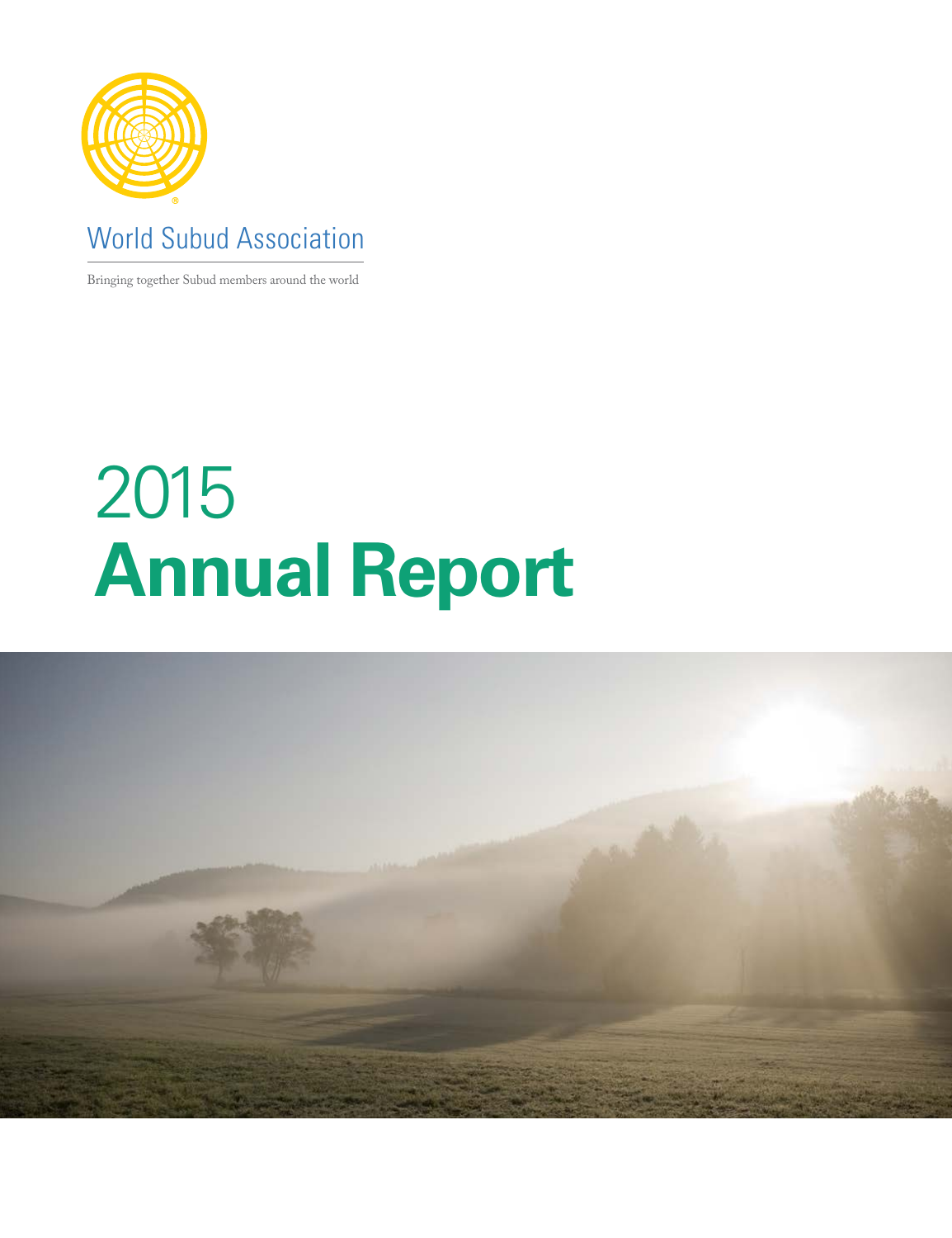The name Subud is a contraction of the Sanskrit words, Susila, Budhi and Dharma, meaning: ´a human being who develops and expresses true human character that arises from his/her inner self, through the surrender, trust and sincerity towards Almighty God"

The founder of Subud, Muhammad Subuh Sumohadiwidjojo, was born in Indonesia in 1901 and died in 1987. Bapak (father), as he was affectionately known, spontaneously received his first experience of a spiritual practice (later called latihan kejiwaan of Subud) in 1925. Eventually he understood that the latihan kejiwaan was not just meant for himself alone.

Following the spread of Subud to the West in 1957, Bapak travelled around the world, giving talks and explanations about this path. Today, his daughter, Ibu Siti Rahayu Wiryohudoyo, continues to give talks in much the same fashion.

Through this practice, each person may discover his/her own inner nature, potential, talent and guidance in life, in accordance with his/her unique capacity and commitment.

Subud encourages the expression of individual's qualities and talents, through the form of cultural expressions, enterprises, education, healthcare and the support for those in need.

The international Subud organization exists to serve the member countries and to facilitate the development of Subud and its expression in the world. It organizes gatherings, disseminates talks by Bapak and Ibu Rahayu, supports the acquisition of Subud premises, helper visits, publications, web sites, and access to and support for networks of Subud members.

### **About Subud**



Bapak Muhammad Subuh Sumohadiwidjojo

**Cover**

Germany's famed Black Forest - the backdrop to the next Subud World Congress in Freiburg.

## **Contents**

**02** 



**04** 

**Zone Activities**

**05** 

**International Helpers**

**06 Muhammad Subuh Foundation**

**07** 

**Susila Dharma International Association** 

**08** 

**Subud International Cultural Association**

**Subud International Heal th** 

**Association**

**09** 

**Subud Youth Activities International**

**WSA Archives**

**10** 

**Subud Publications International**

**11** 

**WSA Care Support Program**

**Humanitarian Work** 

**12 Overview of WSA income and expenses in 2015**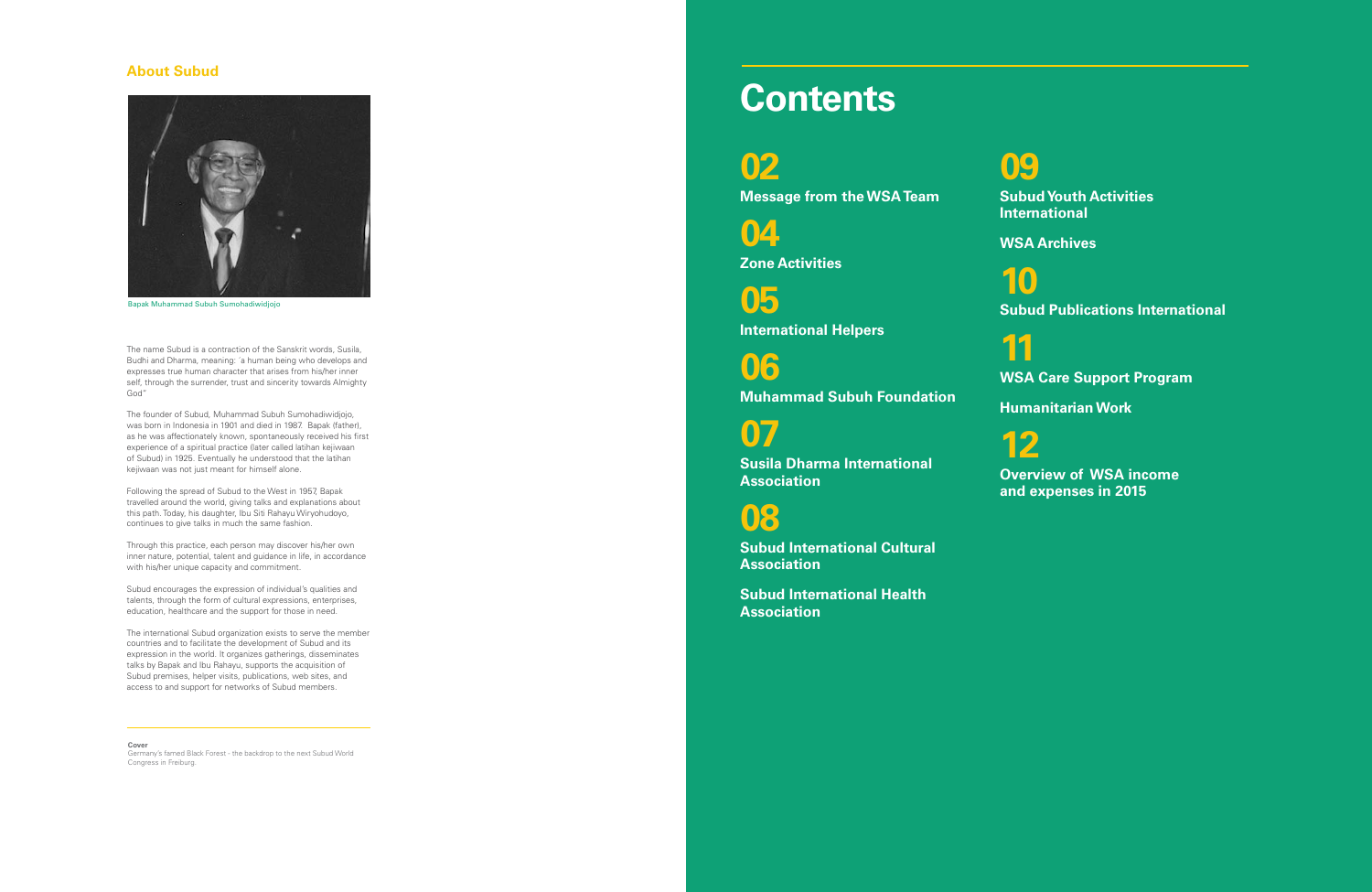- Our meeting in Indonesia with Siti Ibu Rahayu, members of the World Council team and international helpers' dewan . We were also able to attend the National Congress in Indonesia as well meeting with the WSA Archives team in Cilandak.
- The visit to New Zealand and Australia by our chair, Elias Dumit.

• The WSA Archives weeklong meeting in Wolfsburg, Germany to establish a working dewan connected through the latihan and agreeing to work in a collaborative and coordinated way. In compliance with the recommendation from the 2014 World Congress, the meeting was necessary to initiate the work on an operational charter for the WSA Archives, to look into long term planning and funding and to decide to continue the work on a manual of operations in order to establish procedures. The work on a WSA Archives database was also initiated.

• The Zone 8 meeting in Quito, Ecuador. A strong connection with all three zones, 7, 8, and 9 of the Area 3 membership was established between the zone representatives, the chair, Elias Dumit and executive chair, Ismanah Schulze-Vorberg. They assessed the needs of the three zones during the discussions of topics of importance to the area. The International Center of Amanecer with the Gran Salon (MSF holding it in trust for the WSA) received important attention and planning during the meeting.

• A meeting in Bonn, Germany made clear - after comparing facts and costs and discussing the different options - that Freiburg, Germany was to be the site for the World Congress in 2018.



• A meeting, during the German National Congress, brought together international helpers from Area 2, WSA team members and the committee for Germany and its new chair Helen Han. A main topic for discussion and planning was the World Congress 2018 which will take place Germany.

**Dear brothers and sisters, during our times together in 2015, we became convinced that our most important mandate is to work together as one body with harmony guided by the latihan and that progress only happens when first there is that harmony and an understanding of unity.**

> • The "YES Quest" and "Human Force Camp" are considered part of the WSA Executive functions (this being confirmed by the WSC in Santiago).

• A working group on financing the World Subud Association was formed in compliance with the recommendation from 2014 World Congress. The launching of an international awareness campaign to secure the mid- and long- term financial needs of the association was agreed on for 2016.

**Many events and meetings brought us together. We were able to see which areas of our work needed attention and how to set our goals and direction for the remainder of our four-year term. Many important events throughout the year gave birth to our work for the next three years. Some of the important events of 2015 include:**

> • Communicating with the membership worldwide is always important. So in 2015 the idea for a new eMagazine, "WSA Connect" emerged. First edition to be published online in 2016 in 4 languages. Connect will be produced two to three times a year and will include articles from our Subud world and news from the wings. A compact monthly news report FYI (for your information) will update members on work in progress of the WSA team and the World Subud Council (WSC).

• A disclaimer was formulated and translated into 7 languages, to be posted in 2016 in the online Subud library and to accompany all talks in pdf format. This to address the copyright issues of Bapak's and Ibu's talks (members not being aware they need permission from the WSA to use talks or quotes).

• The Subud House from the 'Providencia group' in Santiago de Chile was the site for the annual World Subud Council meeting in September. In Santiago, council members assessed the needs from the different zones. Good cooperation and collaboration between the zones and wings as well as the Muhammad Subuh Foundation was seen

as essential to serve the Subud brotherhood best. The WSA wings (SICA, SESI, SDIA, SIHA, SYIA) decided to cooperate in the Basara Youth Camp to take place in December 2016 in Central Kalimantan. In expressing special support for the Youth for the Basara Youth Camp, the WSC made visible that our focus is to secure the Future of Subud as well as supporting initiatives to put the latihan into practice.

**WSA team**

(L-R) Anwar, Salamah, Ismanah, Lucia, Elias,

Hilaria and Elwyn.

# **Message from the WSA Team**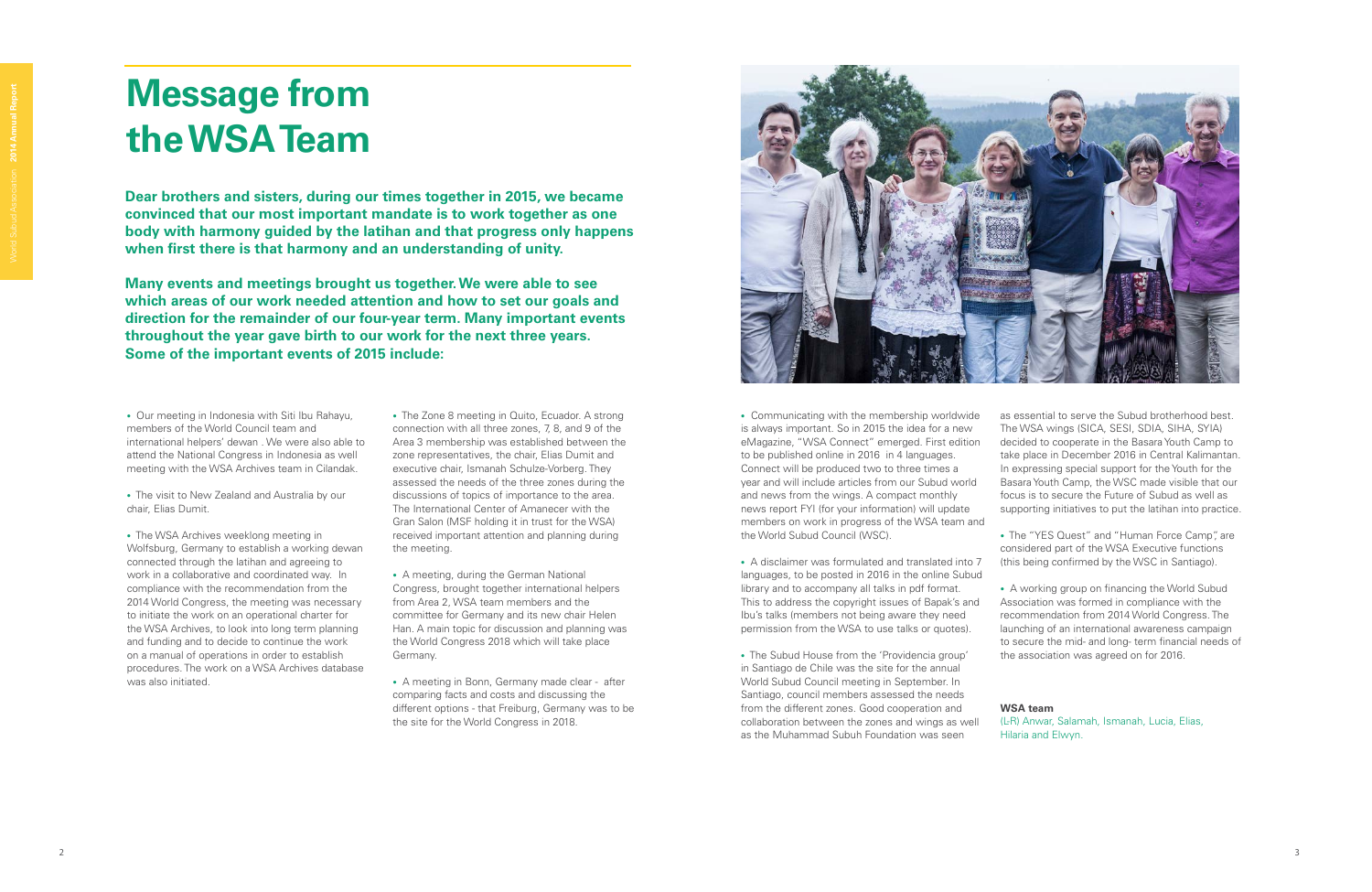## **Zone Activities**

Team members of the World Subud Council were hosted by the Indonesian membership during the national congress in West Java and in Wisma Subud for meetings with various enterprises. This was an exciting and highly productive time for all. Subud houses were renovated and upgraded in several areas of the zone. The zonal meeting for 2015 was postponed and will be held in Rungan Sari, Kalimantan in March of 2016.

Based on suggestions at the Council meeting in Chile, the bi-zonal meeting will be held in DR Congo in 2017. In Zone 6, out of the eight groups which make up the zone, only four are regular groups the others have isolated members who do latihan. Over this year the struggle to have the land in Kingantoko recognized as Subud property has continued. Health clinics have been opened due to the joint effort of groups and SDIA.

The World Subud Council meeting was hosted by the Santiago de Chile group which brought many positive results to the group including the renovation of their beautiful house and increased harmony and activities between the two groups in Santiago de Chile. Earthquakes did not stop the flow of events and council activities during the meeting.

## **Zone 3 Western Europe Zone 8**

Discussions at the zone meeting in Ireland included funding of delegates, IH and others to official Subud meetings as well as supporting Subud youth and archives. Eight country reports were presented. It is noted that Subud Britain is the biggest Subud country outside of Indonesia with 1,400 members.

Elias, Chair of WSA, and Ismanah, Executive Chair of WSA, and Fernando, zone 7 representative, were present at the meeting in Ecuador and were able to work with the zone 8 representative, Paloma Muñoz, on several important topics for the zone. In 2015, Amanecer celebrated its 25th Anniversary bringing many members in the zone together for this landmark event.

We also take the opportunity during our visits to encourage members to support the different bodies of the organization, especially MSF, among those countries that have the capacity to provide support. We also have encouraged the members to participate in wing and affiliate activities and

Zones 3 and 4 decided in Hungary that they will hold a European meeting joining zones 3 and 4 in July of 2016. This was a new concept proposed and enthusiastically anticipated by many.

2015 was a very active and productive year. Zone 7 hosted MSFs annual general meeting at the Amani Center near Washington DC. The board members, along with Zone 7 Rep. Fernando Fatah and the WSA Chair (as Ex officio trustee), had a very productive meeting and also visited the growing Subud group in Durham, North Carolina. The international helpers and Zone 7 Rep. also visited groups in México, Cuba and Suriname and participated in several WSA gatherings and meetings in Amanecer, Quito and Chile.

### **Zone 1 & 2 Asia Pacific**

### **Zone 5 & 6**

### **Africa**

### **Zone 9 (Southern) South America**

## **(Northern) South America**

### **Zone 4**

### **Central and Eastern Europe**

### **Zone 7 North America**

# **International Helpers**

For many of the countries in this area, the visits of the international helpers are vital as they represent the only link with Subud in the world, because of the isolation of distance, language, culture, political, economic and religious restrictions.

Access to Bapak's and Ibu's talks are not always available in the languages of our members. They are completely dependent on the advice of members who do have some understanding of English, Indonesian, Spanish or the other languages into which the talks have been translated. This can be a heavy burden for such members.

The main purpose of each visit we undertake is to help strengthen the understanding of Subud

and the latihan, particularly through our work with helpers, both local and at the regional and national

levels.

projects.

In 2015 we visited Australia, Sri Lanka, Malaysia, Singapore UAE, Hong Kong, Japan, Thailand and

Indonesia.

During this past year the international helpers of Area 2 attended many congresses, working meetings of the WSA and its affiliates. At each of these meetings some or all of us were present. During the year the Area 2 helpers attended the weekly calls for the WSA team, with most being in our Area, they did special latihans in support the team and its members. They have also been working on the new book of Bapak's Advice and Guidance to helpers.

All six of the Area 2 international helpers attended the meeting in Indonesia where they were able to bond with other international helpers, learn about each other and how they can work together as

a dewan of 18 international helpers around the world. At the WSA archive meeting in Wolfsburg much work was done to begin the process of all archivists working together as a dewan to be able to reach joint decisions among all of them as working members of the WSA Archives. Area 2 international helpers also attended the meeting in Bonn, Germany which saw the confirmation of the site for the world congress 2018 in Freiburg.

### **Area 1**

**IHs Istigome Jenkins, Lewis Hayward, Nahum Harlap, Matthew Moir, Rashida Cooper and Rosario Moir.**

### **Area 2**

### **IHs Arifin Konrad, Dahliani Drejza, Olivia Brady, Sahlan Crona, Sanderson Topham, Sjarifah Roberts**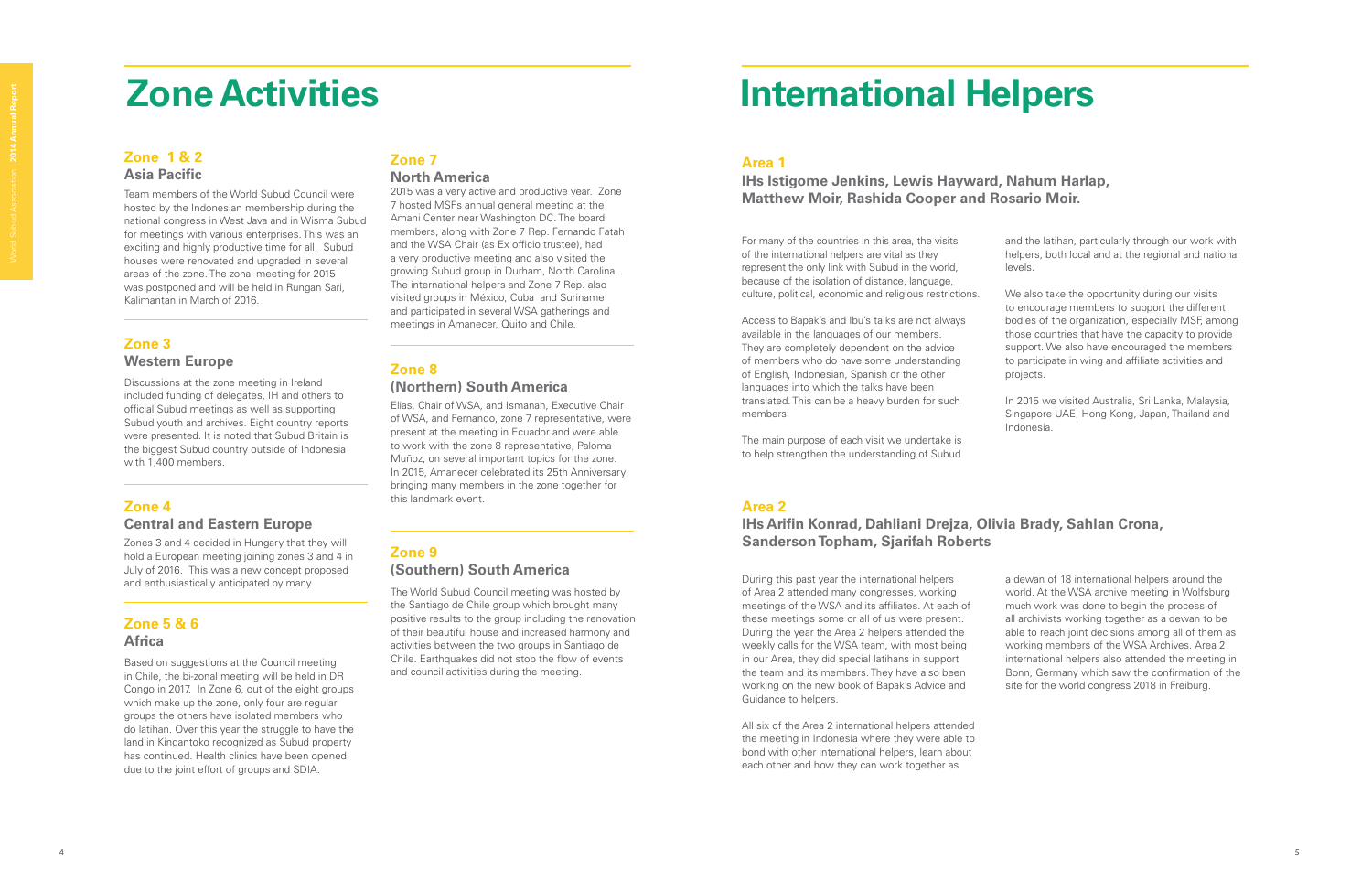World Subud Association **2014 Annual Report**

We concentrated during our travels on work with Regional, National, group and candidate helpers as well as inactive helpers. We tested with committee members and addressed how helpers and committees can work together. We also worked with youth. We also did some supporting latihans for the WSA team members.

In many groups we found common concerns: What to do when latihans become mechanical over time; how to reawaken the process of development; how to care for members; how to perform their duties in a deeper inner way.

Many groups own their own houses which has the positive result of being able to have more group latihans sometimes up to 3 a week. Concerns arising around houses are: traveling distances for members, ownership, upkeep and repair and public use of the premises.

Places we visited in 2015: West Coast helpers meeting in California, Indonesia, both groups in Chile during the Council meeting, Argentina, and Cuba.

### **Area 3**

### **IHs - Suzanne Renna, Sarita Rodriguez Martinez, Myriam Ramsey, Hoan Toan Phan, Mahmud Nestman, Sjarifuddin Harris**

# **Muhammad Subuh Foundation (MSF)**

MSF ended 2015 with a strong and active Board and many good accomplishments.

In 2015, MSF awarded grants to 12 centers in 9 countries to assist these centers in either new facilities or renovations to current structures. These grants were at a record level of USD 205,883. Also, MSF was able to fund International Helper travel at USD 30,000 and Archives at USD 90,000 with additional support for archive YMS facilities at Cilandak USD 50,000.

Also, MSF worked with Subud Colombia on designing a plan to have new management of the Gran Salon at Amanecer. A contract will be signed with the Fundacion Amanecer in 2016.

to our efforts in 2015, the Mother-Child Hospital Center of Kwilu Ngongo will hopefully be under construction with bricks made using a brick-making machine owned and operated by SD Congo, in 2016.

MSF received a major bequest in December, 2015 of USD 511,000 from the estate of the late Henry Herold, California, USA. MSF is very grateful for this extraordinary testament which will be added to the General Fund and assist in our ability to make further grants.

A major goal is through its National Liaison to make members aware of placing MSF in their estate planning since MSF is funded primarily by estate funds not by monthly donations. The 13 liaisons in 12 countries have given presentations at many congresses to make members aware of the mission of MSF and how they might support it

SDIA which was founded in 1968 is an affiliate organization of the World Subud Association (WSA) with a mandate to implement the charitable aims of Subud. Susila Dharma (SD) can be translated as "guided from within to take action in the world"

How does SDIA accomplish its work throughout the year? It partners with grassroots efforts, supports development and humanitarian initiatives, empowers individuals and communities to engage in human, social and economic development and raises awareness of global issues and interdependence.

In 2015, SDIA helped to relieve acute hardships in several parts of the world: in Nepal it provided relief after the earthquake there, in Kalimantan, Indonesia during its annual "smoke/haze" season; in the D.R. Congo with new classrooms for the Albadi school and by supporting a transit shelter for at-risk street children; in India by supporting the Anisha organic agriculture project; in Mexico, by continuing its support of the Casa Cuna pre-school in Puebla, an outcome of World Congress and the Human Force Camp held there in 2014. Thanks

With a panel of experts on education from various parts of the world along with SD school representatives, SDIA carried out a survey of seven different educational projects on four continents. The aim was to establish a framework for strengthening the educational quality in SD schools, to pilot a capacity building program and to strengthen SD projects working with children and families.

Due to the many donations from members at large, several other projects on child development, community health and well being and sustainable livelihoods were also supported in Asia Pacific, Africa, Europe, and the Americas during 2015. You can visit Susiladharma.org and read more about SDIA's work in 2015 in their Annual Report.

# **Susila Dharma International Association (SDIA)**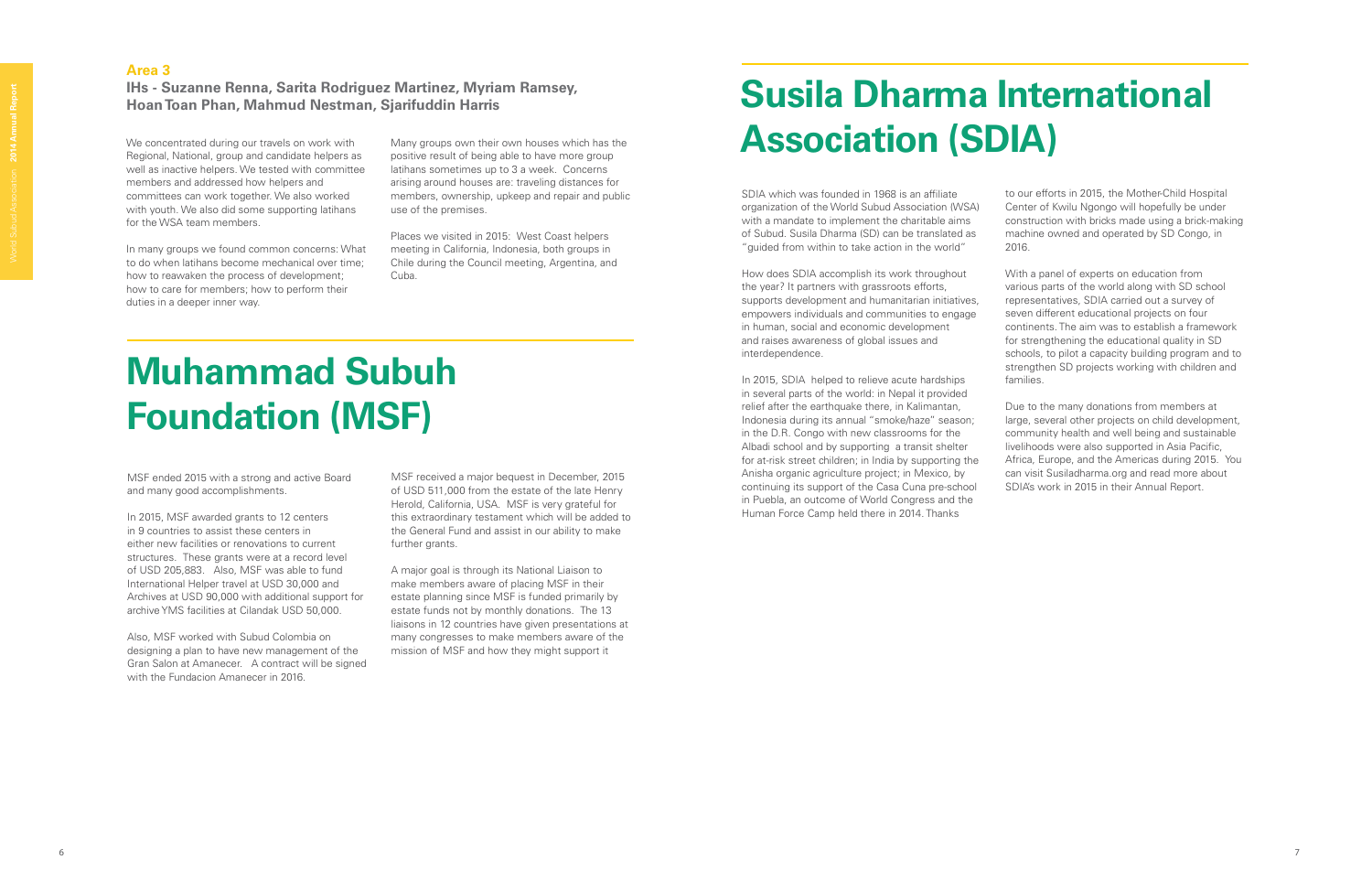

SICA activities during 2015 included the design and establishment of programs to encourage the exploration of creative talent, including 'Keys to Creativity' events in Hungary and Australia, 'Culture Compass' events in Australia (also to be held in UK and Poland in 2016) and SICA Seed Grant funding to support a range of creative projects in particular, the Dance Around the Globe TV/film project created by Guillaume Sanchez and a one-man theatre performance of Richard II staged in Prague by Gregory Gudgeon.

Work continued on international projects including: Basara Youth Camp in December 2016 in Central Kalimantan, an initiative launched in 2015, in which SICA will participate as a Wing - and 'Our Subud Story', first established as 'In Memorium', an ongoing international SICA project designed to collect and profile the stories of Subud members past and present, in their respective fields of creative endeavor. The project will be marked by the presentation of an installation and accompanying talks and performances at the 2018 World Congress.

An inaugural SICA Birthday was established on August 15th 2015, to mark an annual day of SICA creative fundraising events, aimed at encouraging creative enterprise and international participation.

Treasurer Sandra Harrington reported USD16,240.72 funds in the bank as of the 8 June SICA Board Meeting.

Poems for Peace initiative continues within the school system in Los Angeles as an ongoing project beyond its inclusion in National Peace Day for which SICA established the annual"Peace Day Austin" event.

During the year all Youth representatives were able to travel to at least one major gathering in their respective zones. This included the Indonesian Congress where they met with Indonesian youth in local groups. A key initiative that came from these meetings was to work together to provide an International Youth Gathering in 2016 in Kalimantan to be called Basara.

It is hoped that the joint Zone meeting in Poland and the Basara Youth Camp in Kalimantan 2016 can be the springboard for further activity.

A representative Konrad Munoz, also attended the Zone 8 representative meeting in Quito. He brought many Columbian youth with him as a result of a private donation to assist with that. It was well attended by many South American youth who were very involved during the whole meeting.

At the Zone 3 and 4 meetings the representative were able to build upon their relationships with the youth and the committees that began in the previous term. Another one of our representative attended the US Congress.

We were able to fund 3 SYAI representative to attend the WSC meeting in Santiago, Chile. This was a very important meeting for us as we were able to meet face to face instead of by Skype. Youth representatives were able to present to the WSC which furthered their connection and sense of place on the Council. It was also a wonderful opportunity to meet and share with the many South American youth present.

We administered the SYAI Fellowship Fund which grants seed money to young entrepreneurs. This year's grants went to Leonore Tija, Elena Shaygan, Tauhid Effendy, and Guillaume Sanchez. You may read more about their projects in the WSA eMagazine Connect, April/May 2-16 issue.

Following the World Congress a more Areabased organization of SIHA has emerged. A steering committee is envisaged which will have a representative in South-East Asia, Europe and America.

Howard Richman in the USA has kindly helped to reinstate the website which has included the development of a new logo.

As the WSA Archives are distributed in five continents it was necessary to find ways to collaborate on a regular basis. We formed three working groups in 2015 to focus on developing to focus developing an operational charter which needs to be included in the bylaws. We worked on definitions and policies and we hope we will be able to present a first approach of the Operational Charter at the WSC Council meeting.

An archives manual which describes the common way of working as archivists. One of the main topics in 2015 has been work on the numbering system of documents which was completed and will be tested in 2016.

A funding mechanism which requires us to first develop a stable consistent way of working.

The second part is to know how 'the money is circulating' within the WSA Archives and what kind of documents we need to have to follow the flow and at the same time to follow the rules of auditing. Some forms and templates have been developed. These are to be tested in 2016.

Work was also done to find ways of developing a database looking at a public database such as Amazon for non-sensitive documents and developing ways to approach the more secure data base (work to be done in 2016-17).

The work with Memnon audio archiving services on the digitization of Bapak's talks has continued throughout this year and its completion is projected for 2016.

# **Subud Youth Activities International (SYAI)**

# **WSA Archives**

# **Subud International Cultural Association (SICA)**

# **Subud International Health Association (SIHA)**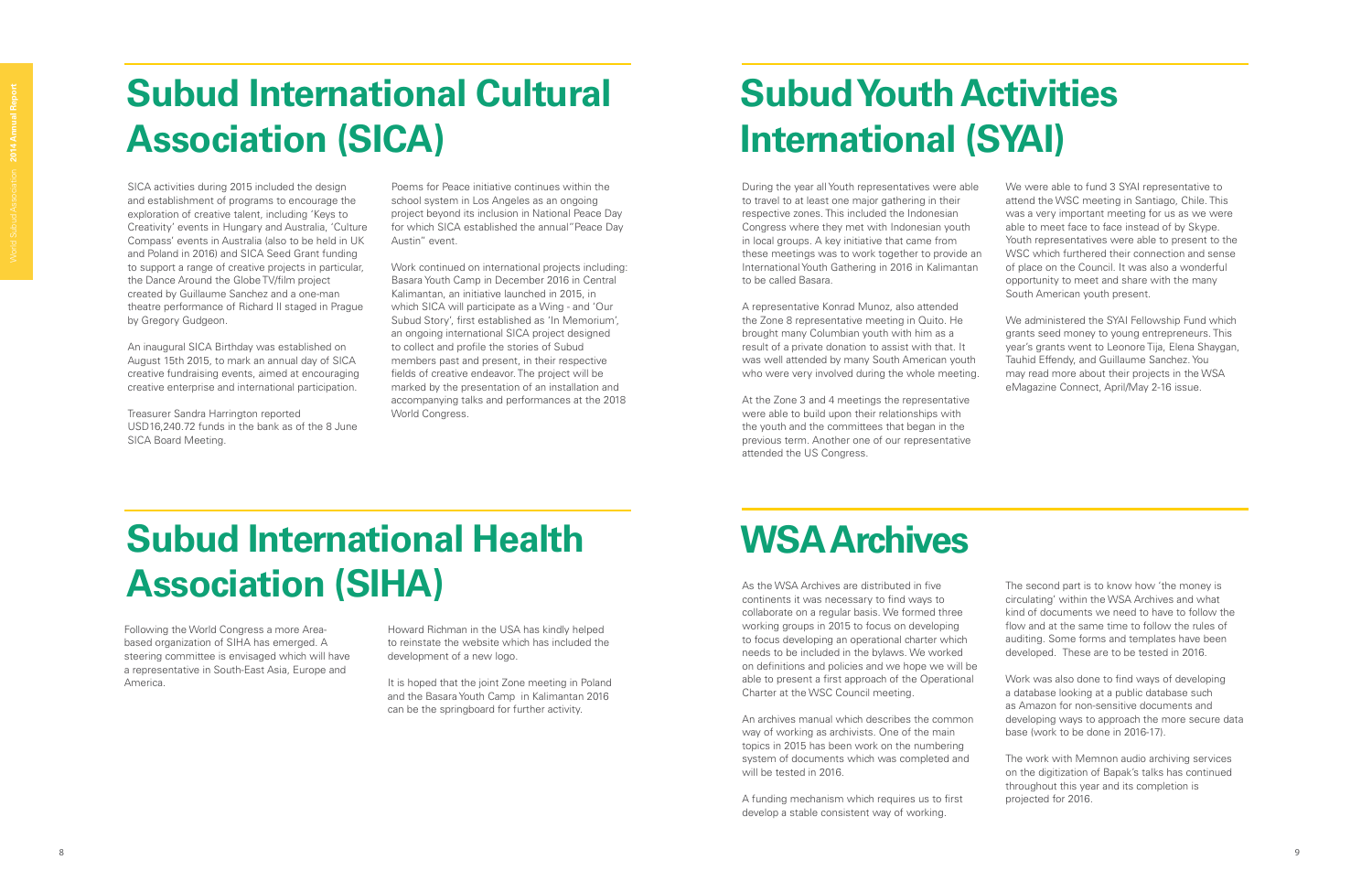2015 was another active year for SPI, with sales of Bapak's Talks Volumes 1 to 28 and the Video edition amounting to 541 copies – USD 9,875 (60% of our total sales turnover). Sales of Bapak's Recorded Talks in MP3 and video DVD formats and video DVDs of Ibu's talks amounted to USD 1,520 (9% of our total turnover).

### **Bapak's Talks volumes project**

Two English language edition of Bapak's Talks were published during 2015:

Volume 27 was published in February & Volume 28 was published in August. In addition, the quality control and editing work of the translations for Volume 29 was commenced for publication of this edition early-2016. Many of the talks for these editions have never been translated and published before.

Complimentary copies of each new edition are sent to the International Helpers. SPI is happy to support the IH's regarding preparation of the new edition of the Helpers' guide.

> • 10 Education grants for a total USD6,546 from primary education to PhD and vocational training

### Russian editions

The Russian language translation team also made good progress during 2015:

Volumes 23 and 24 were published in February. Volume 25 was published in August. Translations in progress for Volume 26 & 27.

### Spanish editions

SPI completed the pre-press preparation for the Spanish language edition of Volume 24. Publication of this edition was in December – and distributed to Spanish speaking countries.

Care support (CS) was started to respond to members' requests for financial help in hard times, including medical costs and enrolling in educational programs, from primary school to secondary, university or vocational training; and also to encourage the creation of national emergency funds.

It was emphasized that talks given by Bapak and Ibu Rahayu are clarifications that benefit Subud members doing the latihan and should, therefore, not be distributed to non Subud members and/or put online. The talks are copyrighted by the WSA.

### **In 2015 we were able to allocate the following:**

. • 7 Emergency grants were allocated for USD5,870, 1 for hardship and 6 for the costs of medical care.

• A USD3,000 grant to assist the Caribbean pensioners (average pension USD10/month) is managed by SD Canada on behalf of WSA CS: USD500 paid at the end 2015 then USD500 at the beginning of 2016.

• Budget was USD16,000; over which bank fees of USD467 and distribution costs of USD250. We recommend that CS be acknowledged as a priority of the international organization and that the budget for the project be increased. Countries also need to be encouraged to create their own

emergency funds.

The team continues to work to develop their ability to translate the talks by Bapak and Ibu Siti Rahayu to ensure all members receive the most accurate translations. In 2015, we held a translation meeting in Hungary during the Zone 4 meeting in Budapest.

During the meeting, translators shared their experiences and had the opportunity to have a Q&A session with the English translators - Sharif and Tuti Horthy (present) and Raymond and Muti Lee (via Skype from Indonesia)

Translations are done and distributed so members can have an inner benefit when reading them in a state of quietness.

### **Some of the highlights include:**

Bapak spoke to our inner, although we may not understand his words with our mind or consider them obsolete. Bapak spoke a familiar language, using simple terms. In the future English may not be the language of reference for translation, keep studying Indonesian.

Many of our very dedicated Subud brothers and sisters around the world have contributed to helping those most in need.

The Lewes group in the UK became very active in helping to support the refugees in Calais, France. They raised funds, gathered clothes, tents and other items, volunteered in the refugee camp, and became trained to welcome, house and work with the refugees in Lewes. The money they raised helped to support unaccompanied children.

Björn Vaughn from Borneo Productions International worked to raise awareness of the devastating fires and the toxic haze that affected parts of Indonesia, including Borneo. For his work on the documentary; "Heart of the Haze", for Channel News Asia he received an award.

The reports helped to raise several thousand dollars which helped to relieve some of the most devastating effects of the smoke for many villagers in the area.

Hamilton Pevec was living in the Nepal area when a massive earthquake struck in 2015. Immediately, Hamilton went into action and started doing what he could to help the people. He became a traveling photo journalist writing many articles to raise awareness of the situation in Nepal and much needed funds to contribute to the relief projects in the area. His latest efforts have been in helping to rebuild houses in a village in the area of Banpale. Because it is small, just 90 people, this village was not part of the regular NGOs outreach system.

# **WSA Care Support Program**

# **Humanitarian Work**

# **Subud Publications International (SPI)**

# **Translations**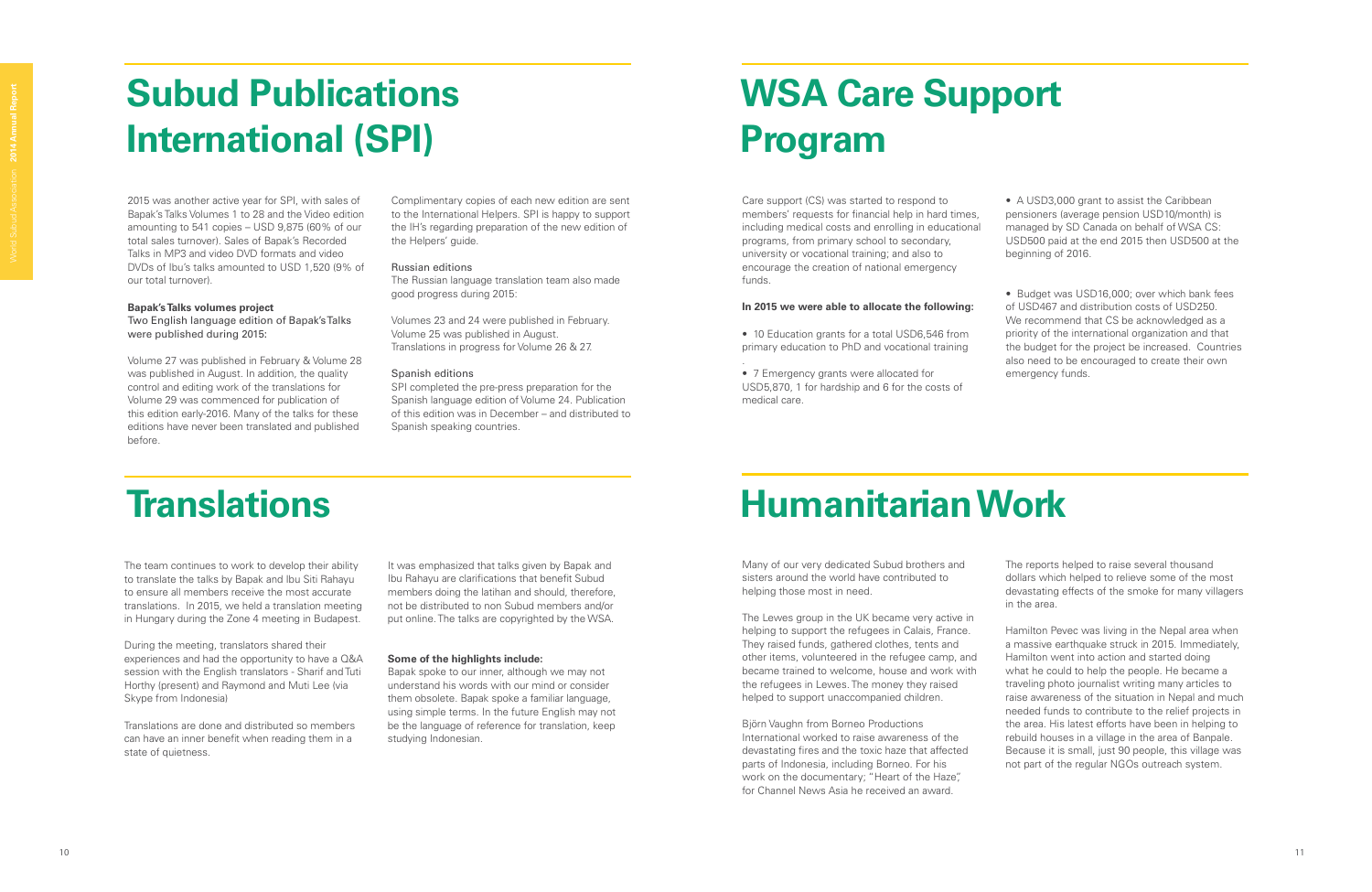Notes: Extracts from audited accounts

\* Includes Expenses for WSA Chair, Deputy, World Subud Council, WSA Executive, Remunerations and Pensions

### **Income**

WSA Member countries Grants **Enterprises** Individual Members Other Income World Congress income Total Income (including Restricted Funds)

### **Expenses**

International Helper travel Media Unit (Bapak's Talks, Archives, Translations and History of Subud) Care Support, Zone Support, Websites & Communications (in 2014 Delegates to Congress) Youth, Culture, Social Welfare and Enterprise Services Supporting Services World Congress costs Currency loss Total expenses

| 2015    | 2014      |
|---------|-----------|
|         |           |
| 174,284 | 161,162   |
| 194,689 | 34,507    |
| 100,000 | 100,000   |
| 48,405  | 184,955   |
| 3       | 3         |
| 0       | 500,515   |
| 517,381 | 981,142   |
|         |           |
|         |           |
| 130,396 | 77,929    |
| 100,780 | 78,101    |
| 30,994  | 48,005    |
|         |           |
| 25,783  | 119,601   |
| 193,812 | 132,710   |
| 0       | 561,060   |
| 3,147   | 6,100     |
| 484,912 | 1,023,506 |
|         |           |
|         |           |
| 32,469  | $-42,364$ |
|         |           |
|         |           |
| 156,965 | 214,626   |
| 115,265 | 25,135    |
| 155,582 | 155,582   |
| 427,812 | 395,343   |

**WSA Balance Sheet at 31 December 2014 in US Dollars**

Total Assets

### **Represented by:**

Liabilities

Unrestricted funds

Restricted funds

Designated World Congress fund

### **Where did we get the money from?**

In 2015 the member countries contributions via zones totaled USD 154,000 (+ USD 20,000 restricted contributions). WSA is very grateful that USD 100,00 came in from an enterprise in Australia for the fifth time. We received grants of USD 120,000 approximately from the Muhammad Subuh Foundation (MSF) and the Guerrand Hermès Foundation for Peace (GHFP). Another grant of approximately USD 70,000 came in from Usaha Mulia and as it was given specifically for Subud houses, it was forwarded to the Muhammad Subuh Foundation in early 2016. Individual donations amounted to USD 48,000.

> In 2016 we are strengthening our efforts to increase the income of the World Subud Association with a fundraising initiative called "Funding the Future of Subud".

### **What did we spend the money on?**

In 2015 approximately USD 290,000 went towards carrying out Bapak's mission - through Kejiwaan work, Media unit programs and human activities.

International helpers were very diligent in their first full year. Besides their attendance in national congresses and zonal meetings they had their first meeting as a dewan in Indonesia in February 2015. Expenditure on international helpers work in 2015 was approximately USD 130,000 which is higher than in 2014, the World Congress year.

In the second area, which includes translation and publication of Bapak's talks and the WSA Archives, we spent about USD 100,000, which is more than in the previous year. The first meeting of the archivists and the WSA executive team, supported by international helpers, was a milestone for working together as a dewan. In the "spirit of Wolfsburg" we continue working on the resolutions of the congress in Puebla, Mexico.

The expenses for human activities were about USD 57,000 which is higher than in the previous year. Besides the Care Support Program and Youth, the main expenses in this field were to support Subud Congo to pay court and legal fees for their property in Kingantoko.

More money was spent in 2015 than in the previous year on supporting services i.e. for the first council meeting and travels of chairs, zone representatives and executive team.

The total expenses in 2015 were approximately USD 481,000. The full report may be seen on subud.org

### **Outlook for 2016**

### **2015 World Subud Association Financial Activity in US Dollars**

# **Overview of WSA income and expenses in 2015**